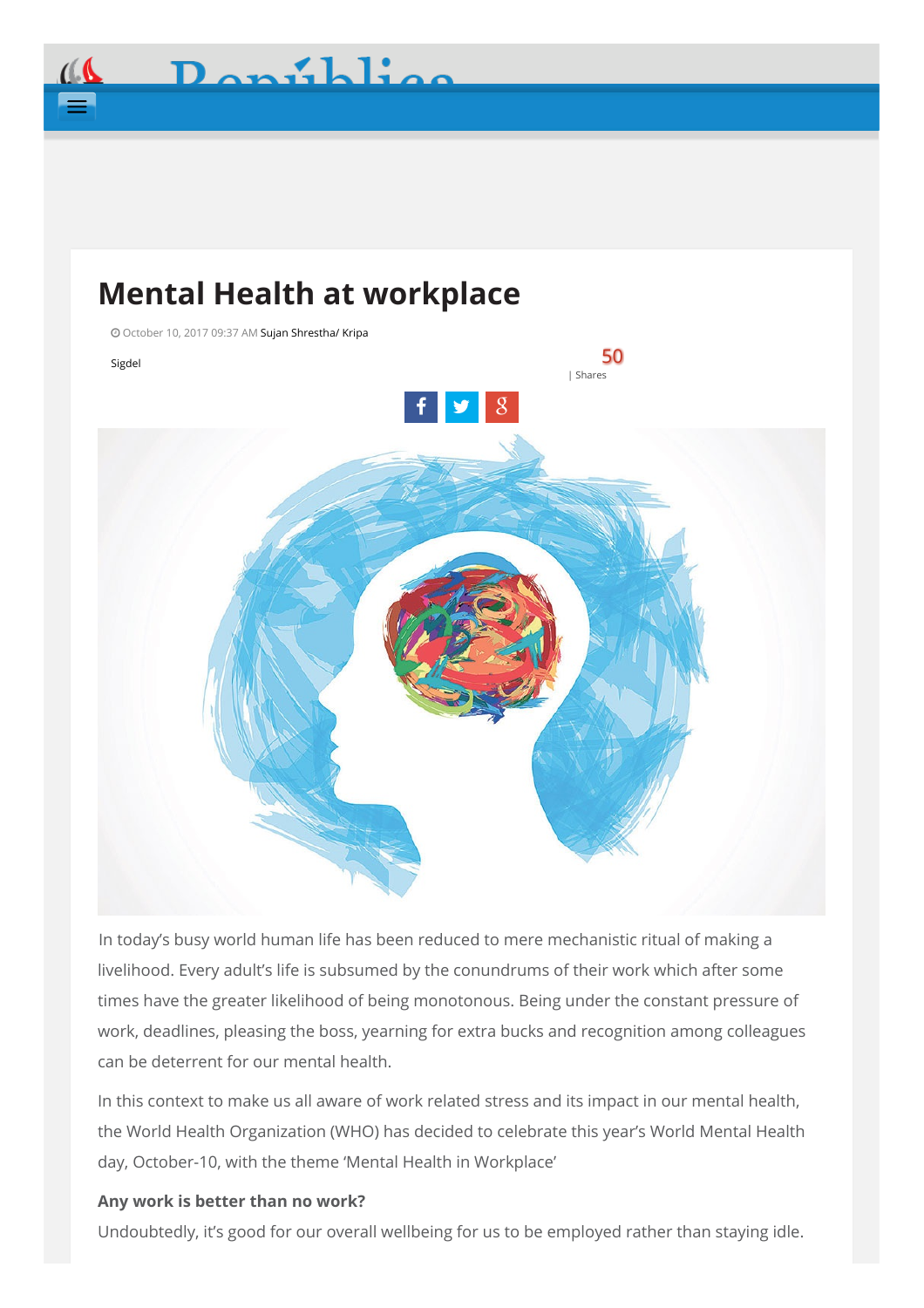But, at the same time, negative working environment can be the potential stressor in life threatening our mental health. The recent study conducted by Chandola and Zhang (2017) in the UK revealed a quiet insightful finding.

The study was done between the population who were re-employed in poor quality jobs and those who were unemployed. They found out that the population who were unemployed had lesser biomarkers of stress than those who were re-employed in bad working condition. This research has elicited the crucial understanding that any sort of job may not necessarily be better than no job. We need to focus on qualitative aspect of job rather than a job itself.

# **Cost of mental health problems**

Negative working condition can be stressful for the employees. The stress results from many sources. Some of the chief sources are: workload, inflexible work schedules, poorly managed shift works, intrapersonal conflict, low participation in decision making, job insecurity, poor pay, low social relationship, conflict with supervisors and managers, bullying and harassment.

All these factors can lead to mental health problems such as burnout, anxiety, depression, substance abuse and some may even resort to suicide. Stress always has a negative effect on productivity. WHO has attributed depression and anxiety for costing global economy US\$ 1 trillion each year in lost productivity.

One of the glaring evidence in Nepali context has been the news of suicide by those who went for foreign employment in the Middle East countries, Korea and Japan. As per the report, 'When the Safety of Nepal Migrant Workers Fails' published by International Labour Organization (ILO) in 2016 attributes suicide as the causes of about 10 percent of all deaths in foreign employment. The report compiled the number of deaths from the year 2008-2015. Out of many reasons, we can speculate negative work environment, work related stress and job dissatisfaction as main players leading to suicide.

# **Protecting rights**

Nepal is a signatory of The UN Convention on the Rights of Persons with Disabilities (CRPD). Article 27 of The UN CRPD provides a legally-binding global framework for promoting the rights of people with disabilities (including psychosocial disabilities). Similarly the Constitution of Nepal, 2015 enshrines the fundamental rights of all Nepali citizens regardless of disabilities.

Nepal has recently introduced The Sexual Harassment at Workplace Prevention Act, 2015 which aims at preventing sexual harassment in the workplace, protecting the victims and punishing the culprit with the fine up to Rs 50000 and six month imprisonment. Such laws should be introduced to prevent other forms of workplace harassment such as bullying.

## **What needs to be done?**

An organization can start with hiring an industrial psychologist or counsellor who can provide regular counselling services for the employee. Any employees can be benefitted by such facilities regardless of their mental condition and can be effective shield against any mental health problems.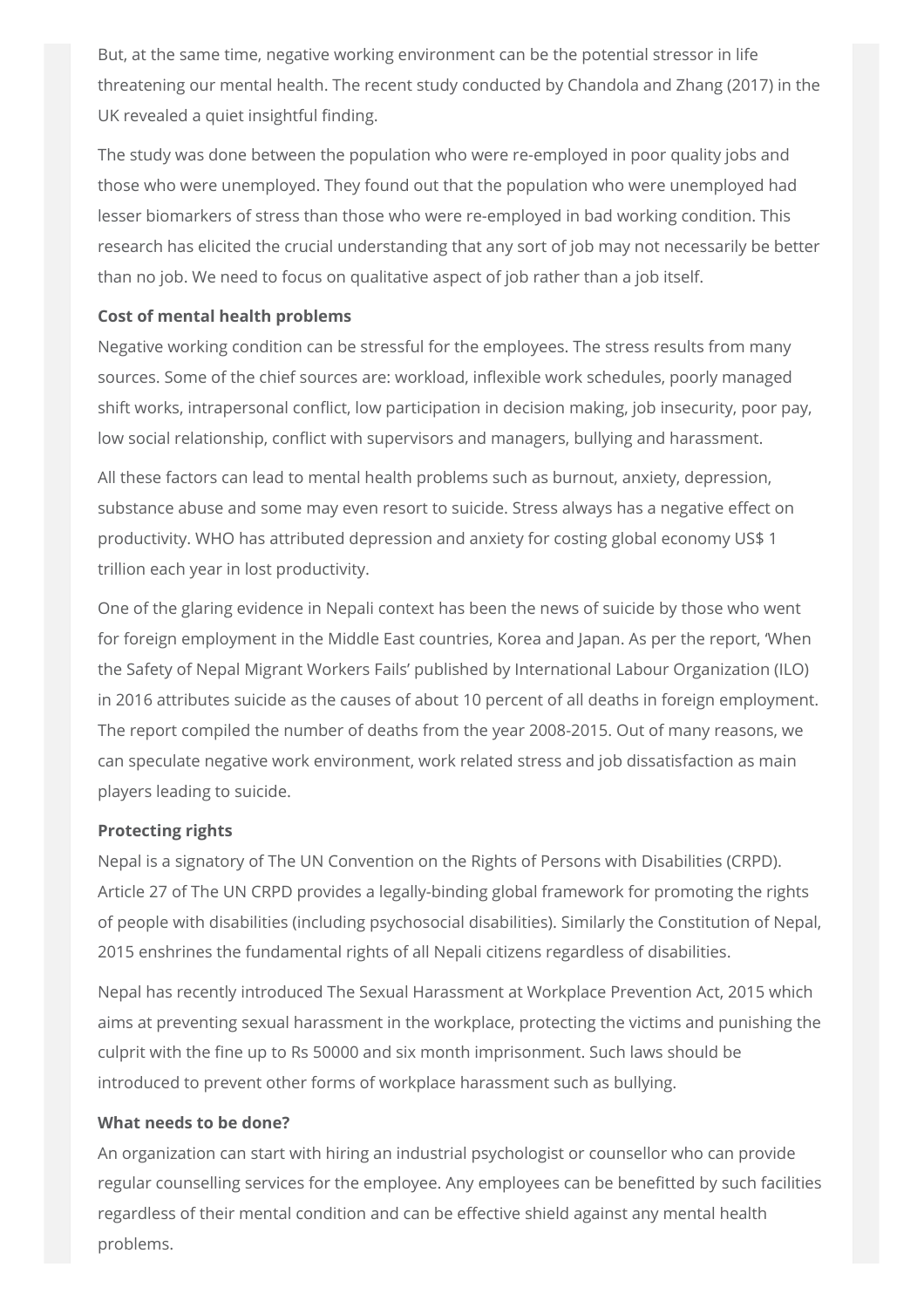The management should be sensitive enough to understand the problem and accordingly design job flexibly for employees with mental health problems and have supportive as well as confidential communication.

In terms of work environment, we might be surprised to know that workers value more intrinsic motivations such as good relationship with supervisor, praise, respect, recognition than extrinsic motivation such as pay rise, bonus and good physical setting.

While we are busy in making a living, let's take break sometimes to live a life.



#### **[Father](http://www.myrepublica.com/news/28819/)**

The God and majesty of so-called humans Innovating every second showers inspiration in tons. ... Read [More...](http://www.myrepublica.com/news/28819/)

#### **From a shepherd to a [mountain](http://www.myrepublica.com/news/28817/) leader**

At an early age of 13, Sarki Sherpa packed his bags and moved from his village Okhaldhunga to Lukla to... Read [More...](http://www.myrepublica.com/news/28817/)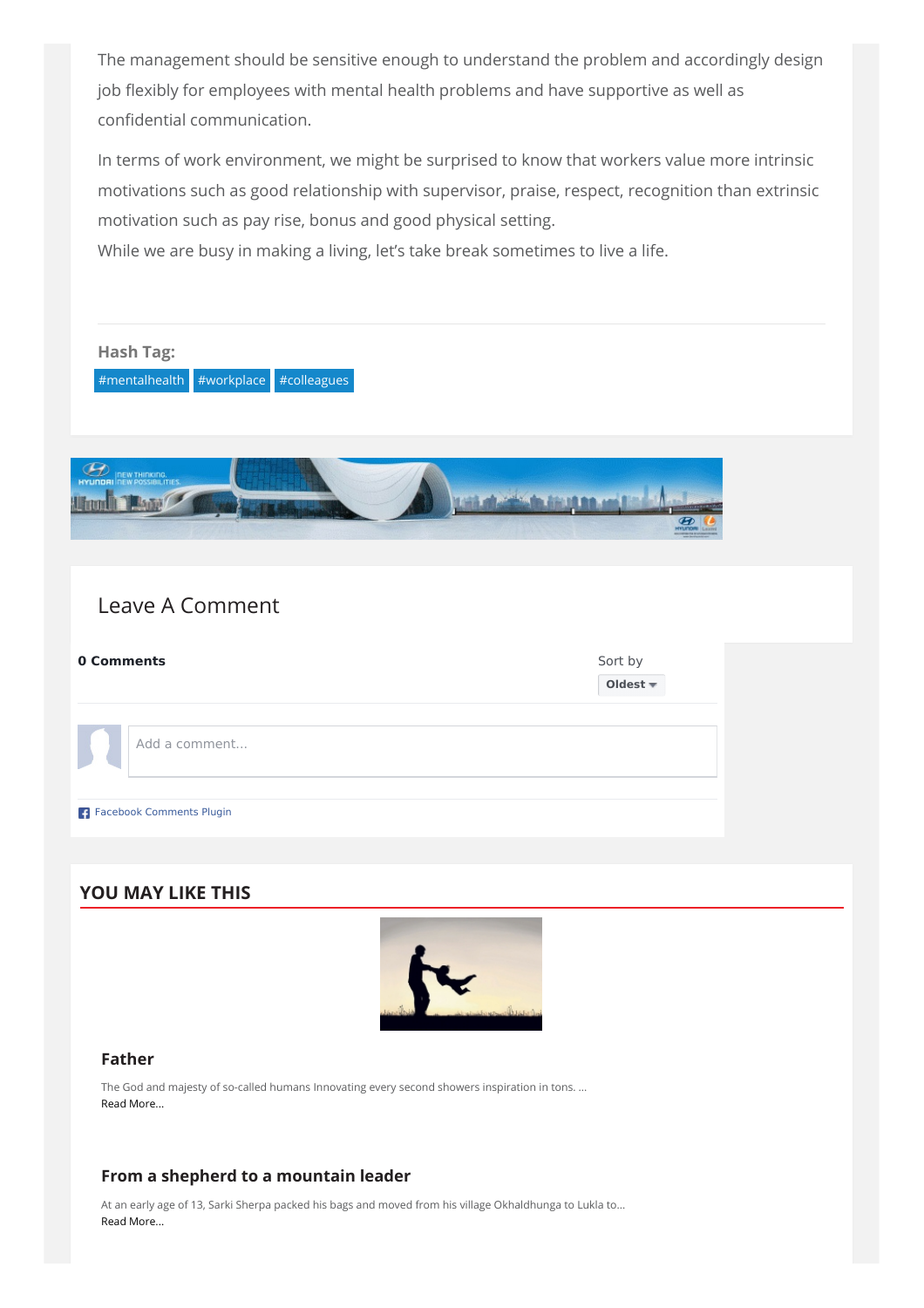

### **[Watercolor](http://www.myrepublica.com/news/28815/) trending among artists**

KATHMANDU, Oct 10: From little kids to renowned artists, everybody uses water color as it is widely available and can be... Read [More...](http://www.myrepublica.com/news/28815/)



#### **[TRENDING](#page-3-0) RECOMMENDED**

<span id="page-3-0"></span>

What you want in life does not come easy- heart to heart with [Malvika](http://www.myrepublica.com/news/28469/) *6 days ago*



#### On [Secession](http://www.myrepublica.com/news/28670/) *2 days ago*



Alternative to [Narayangadh-Mugling](http://www.myrepublica.com/news/28544/) road identified *4 days ago*



We will be leftist, progressive and [forward-looking](http://www.myrepublica.com/news/28496/) socialist force *5 days ago*



Setting [grounds](http://www.myrepublica.com/news/28583/) for virtual reality *3 days ago*



UML, Maoist Center, [Nayashakti](http://www.myrepublica.com/news/28442/) to be unified *6 days ago*



NC holding talks with various parties for [democratic](http://www.myrepublica.com/news/28488/) alliance *5 days ago*



FCAN chair Gauchan shot dead by unidentified group [\(Photo/video\)](http://www.myrepublica.com/news/28782/) *17 hours ago*

# **JUST IN**

#### [Father](http://www.myrepublica.com/news/28819/)

From a shepherd to a [mountain](http://www.myrepublica.com/news/28817/) leader

Worker [electrocuted](http://www.myrepublica.com/news/28816/)

[Watercolor](http://www.myrepublica.com/news/28815/) trending among artists

ANFA Congress endorses [compensation](http://www.myrepublica.com/news/28814/) to Three Star

NC general secretary Dr Koirala to contest election from [Nawalparasi](http://www.myrepublica.com/news/28813/) east

Nepse in a free fall as [investors](http://www.myrepublica.com/news/28812/) grow wary of 'left alliance'